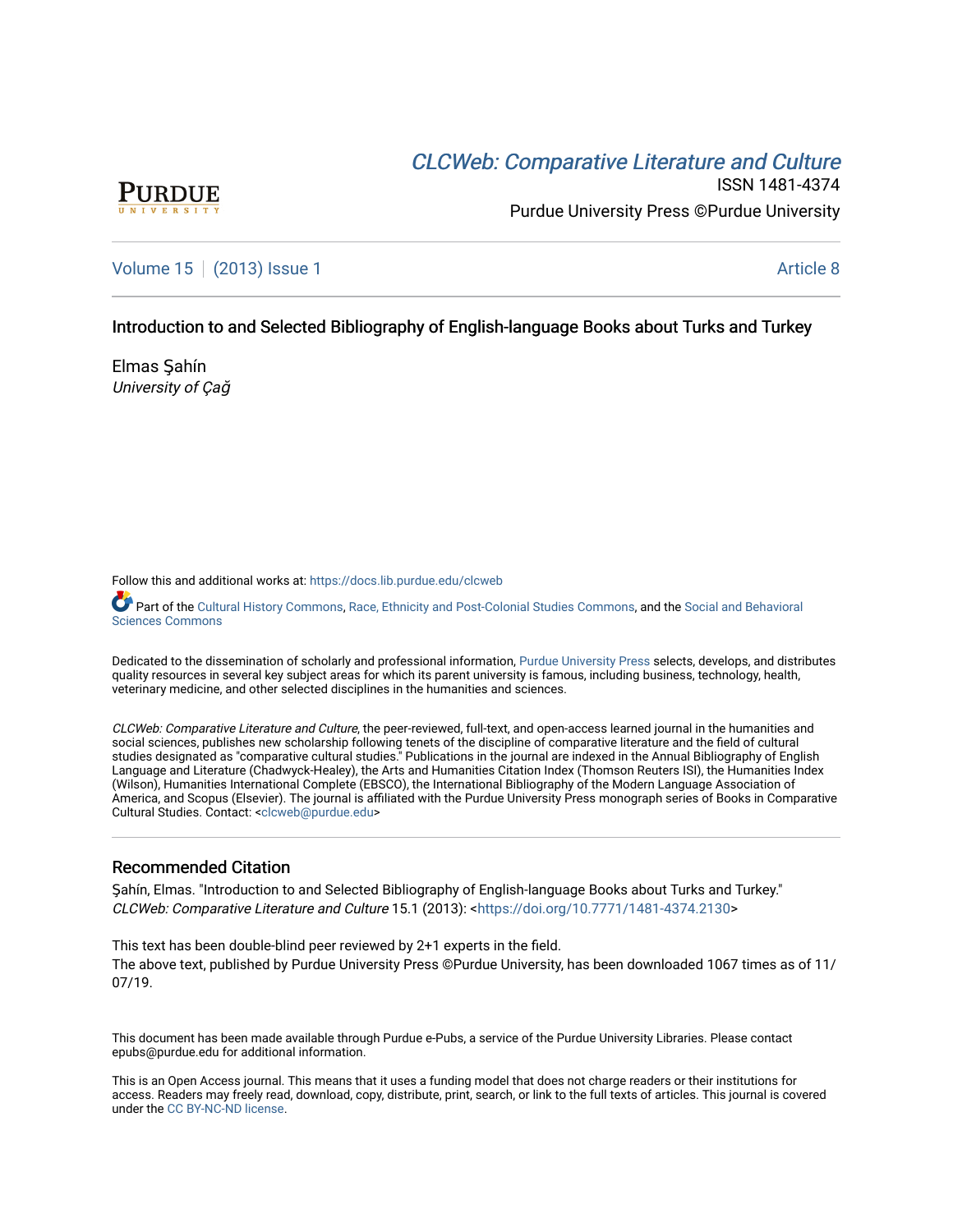## **PURDUE** UNIVERSITY PRESS <http://www.thepress.purdue.edu>

## CLCWeb: Comparative Literature and Culture



ISSN 1481-4374 <http://docs.lib.purdue.edu/clcweb> Purdue University Press ©Purdue University

CLCWeb: Comparative Literature and Culture, the peer-reviewed, full-text, and open-access learned journal in the humanities and social sciences, publishes new scholarship following tenets of the discipline of comparative literature and the field of cultural studies designated as "comparative cultural studies." In addition to the publication of articles, the journal publishes review articles of scholarly books and publishes research material in its Library Series. Publications in the journal are indexed in the Annual Bibliography of English Language and Literature (Chadwyck-Healey), the Arts and Humanities Citation Index (Thomson Reuters ISI), the Humanities Index (Wilson), Humanities International Complete (EBSCO), the International Bibliography of the Modern Language Association of America, and Scopus (Elsevier). The journal is affiliated with the Purdue University Press monograph series of Books in Comparative Cultural Studies. Contact: <clcweb@purdue.edu>

> Volume 15 Issue 1 (March 2013) Article 8 Elmas Sahín, "Introduction to and Selected Bibliography of English-language Books about Turks and Turkey" <http://docs.lib.purdue.edu/clcweb/vol15/iss1/8>

Contents of CLCWeb: Comparative Literature and Culture 15.1 (2013) <http://docs.lib.purdue.edu/clcweb/vol15/iss1/>

Abstract: In her article "Introduction to and Selected Bibliography of English-language Books about Turks and Turkey" Elmas Şahín presents a selected bibliography of work by Western travelers, writers, scholars, and journalists. Fictional works  $-$  owing to the large corpus of such texts  $-$  are excluded. Focus of the Bibliography is on texts published from the sixteenth to the late nineteenth century although seminal works published later also included. From earliest times Western writers, travelers, and scholars were interested in the East and their "gaze" resulted in writing about it as exotic and mysterious and often negative in the context of Edward W. Said's concept of Orientalism. In particular, perceptions about Turkish history, culture, customs, and traditions are reflected in negative images in the works of most English-language authors.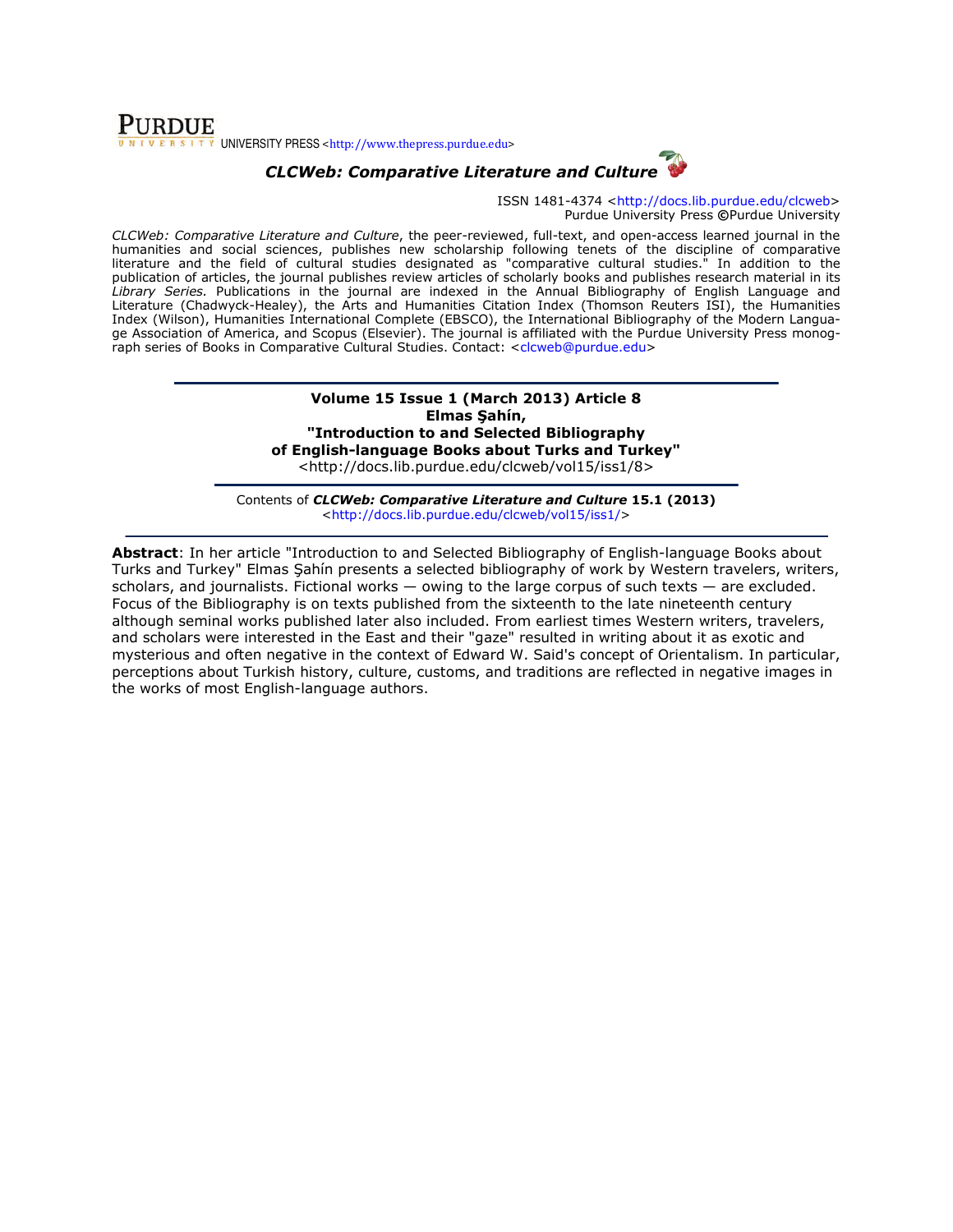## Elmas ŞAHÍN

## Introduction to and Selected Bibliography of English-language Books about Turks and Turkey

In the following I present a selected bibliography of books in English about Turks and Turkey by Western travelers, writers, scholars, and journalists. In my selection I focus on texts published from the sixteenth to the late nineteenth century, although seminal works published later are also included. Not included in the Bibliography, but of note is that there is a significant corpus of scholarship about Turkish foreign workers in Germany — including English-language publications — and the construction of their image in literature and in culture in general (see, e.g., Rankin <http://dx.doi.org/10.7771/1481-4374.1318>) and about the similar situation in US-American culture (see, e.g., McCarthy) or in Western culture in general (see, e.g., Aydin) and there has been written much on the image of the Turk in Shakespeare's plays (see, e.g., Bevington; Vitkus). I exclude fictional works owing to the large corpus of such texts. From earliest times Western writers, travelers, and scholars were interested in the East and their "gaze" resulted in writing about it as exotic and mysterious and often negative in the context of Edward W. Said's concept of Orientalism. In particular Turkish history and culture, customs, and traditions are reflected in negative imagery in the works of most English-language authors (on imagology and travel, see, e.g., Andraş). Thus, the image of the Turk and Turkey appeared and often appears as a negative Other. One matter of exocitism, the harem, was of particular interest to Westerners in the nineteenth to the twentieth century, for example James E.P. Boulden's 1855 An American among the Orientals: Including an Audience with the Sultan, and a Visit to the Interior of a Turkish Harem, Gordon O.L. Trenery's 1855 The City of the Crescent, with Pictures of Harem Life; or, the Turks in 1854, Caroline Paine's 1859 Tent and Harem: Notes of an Oriental Trip, Cristina Belgiojoso's 1862 Oriental Harems and Scenery, Andrée Harvey Hope's and Annie Jane Tennant Harvey's 1871 Turkish Harems & Circassian Homes, Demetra Vaka's 1909 Haremlik: Some Pages from the Life of Turkish Women, Anne Van Sommer's Samuel M. Zwemer's 1911 Daylight in the Harem: A New Era for Moslem Women, Vahan Cardashian's 1914 Actual Life in the Turkish Harem are texts in which the harem and Turkish women are narrated in imaginary ways and as late as in Philip Glazebrook's 1984 Journey to Kars, we read about the harem as a place of exoticism.

Often, Turkish women are considered to have a lack of "philosophic minds," to have no notion of even the simplest items of knowledge. For example, in Hester Donaldson Jenkins's 1911 Behind Turkish Lattices we read that "a Turkish lady's conversation is largely made up of exclamations such as 'Vai, vai, vai!' or 'Allah, Allah!' which she will mutter perhaps twenty times in lieu of reasonable discourse" (21). Jenkins also writes that no education was considered necessary for woman and that her greatest work in life was to be a housewife or, if some work, than that of a nurse: "women were considered to be much lower than men in everything. They were supposed to stay at home, deprived of every advantage in life, while their fathers, brothers, and husbands enjoyed themselves in every way; they were excused for ignorance when there were no schools to develop their minds" (Jenkins 24). What Jenkins forgets to mention is that in Western culture women have been blamed for Eve's "original sin" for many centuries and that the female gender has been considered secondary to the male one, "a womb, an ovary" (Beauvoir 33). Penzer observes correctly that "most of [Westerns] still imagine that the Sultan is  $-$  or, rather, was  $-$  a vicious old reprobate, spending all his time in the harem surrounded by hundreds of semi-naked women, in an atmosphere of heavy perfume, cool fountains, soft music, and over-indulgence in every conceivable kind of vice that the united brains of jealous, sex starved women could invent for the pleasure of their lord" (13).

In particular in the eighteenth century the Turk is imagined as negative. For example, in Joseph Pitton de Tournefort's, Honoré Maria Lauthier's, and John Senex's A Voyage into the Levant about their travels to Istanbul, the Aegean islands, the Black Sea, Armenia, Georgia, Anatolia, and Persia the Ottoman life style, customs and manners, traditions, social, political, and religious life are distorted and/or exaggerated: "the Turks hate Dogs, and never fusser them in their Houses; and in a time of Pestilence they kill as many as they find, thinking these unclean Creatures infest the Air" (62). In the nineteenth century we find similar negative imagery. For example, the above referred to Boulden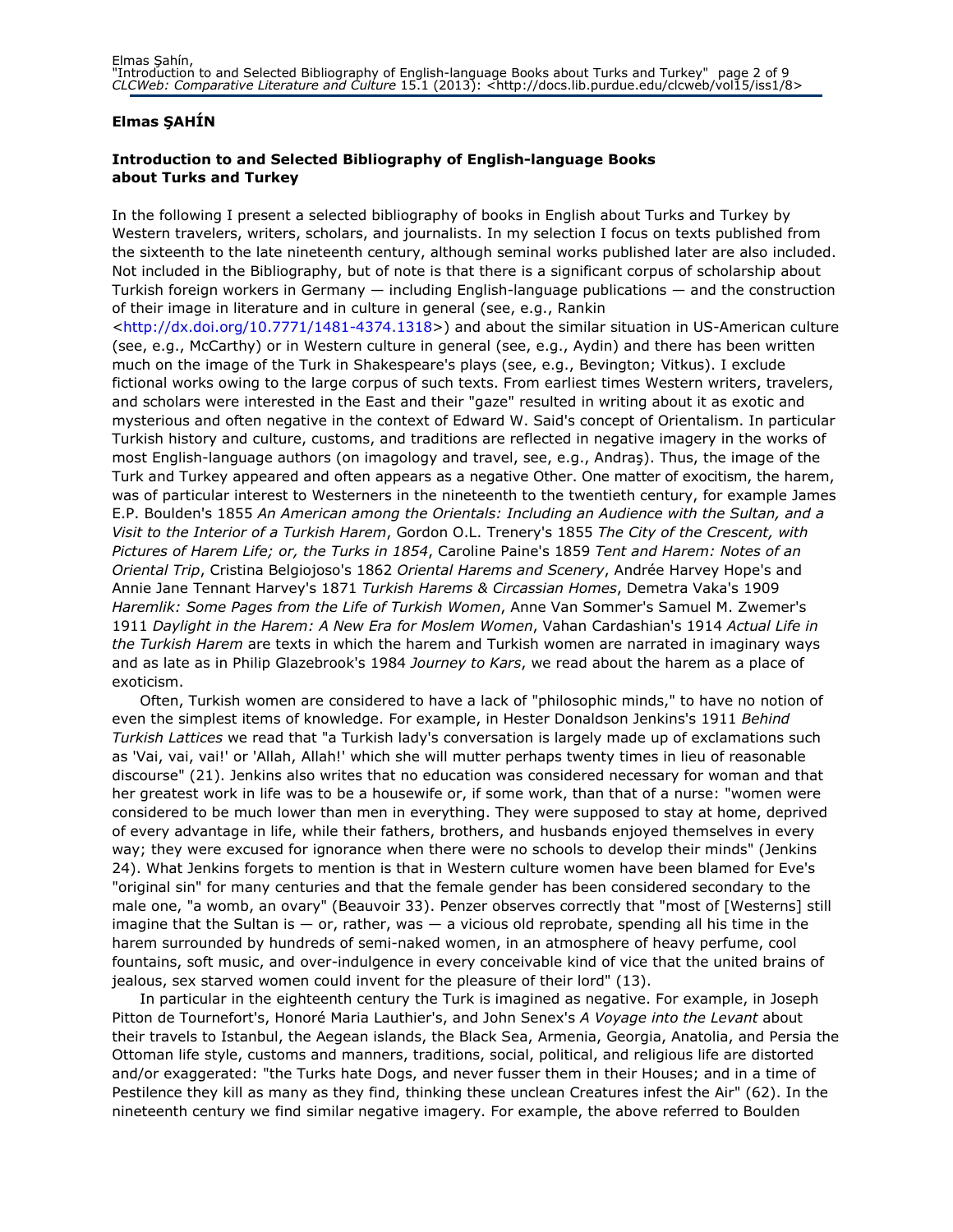describes in 1855 Turkish women as "ghosts": "The ferigee and yashmak impart a very singular and sepulchral appearance to the Turkish women, making them look as though they had just arisen from beneath the marble slabs that adorn their own cypress-shaded cemeteries" (56) or for Edward Frederic Benson in Crescent and Iron Cross as late as 1918 Turks are a tumor: "we can make a far truer phrase than Lord Aberdeen's. For Turkey is not a sick man: Turkey is a sickness. He is not sick, nor ever has been, for he is the cancer itself, the devouring tumour that for centuries has fed on having tissue, absorbing it and killing it" (3).

Although in the eighteenth century Mary Wortley Montagu described Turkish culture contemptuously, she also interprets women's position in Ottoman Turkey in some ways "enviable" at least implicitly: "this perpetual masquerade gives them entire liberty of following their inclinations without danger of discovery. The most usual method of intrigue is to send an appointment to the lover to meet the lady … the great ladies seldom let their gallants know who they are and it is so difficult to find it out that they can very seldom guess her name they have corresponded with above half a year together. You may easily imagine the number of faithful wives very small in a country where they have nothing to fear from a lover's indiscretion" (116). Two books of note which do not have a necessarily negative view of women and the harem are Norman Mosley Penzer's 1902 The Harem: An Account of the Institution as It Existed in the Palace of the Turkish Sultans, with a History of the Grand Seraglio from Its Foundation to the Present Time and Alev Lytle Croutier's 1989 Harem: The World behind the Veil, the latter a woman author which may explain her less "othering" views.

For a bibliography on Turks and Turkey in English, see Berna Moran, A Bibliography of English Publications about the Turks from the 15th Century to the 18th Century (Istanbul: Istanbul UP, 1964) and for a bibliography of works about travel in general, see Carlo Salzani and Steven Tötösy de Zepetnek, "Bibliography for Work in Travel Studies." CLCWeb: Comparative Literature and Culture (Library) (2010): <http://docs.lib.purdue.edu/clcweblibrary/travelstudiesbibliography>.

#### Works Cited

Andraş, Carmen Maria, ed. New Directions in Travel Writing and Travel Studies. Aachen: Shaker P, 2009. Aydin, Kamil. Western Images of Turkey. Instanbul: The British Council, 1999.

- Beauvoir, Simone de. The Second Sex. Trans. Constance Borde and Sheila Malovany-Chevallier. London: Lowe and Brydone, 1956.
- Benson, Edward Frederic. Crescent and Iron Cross. New York: George H. Doran, 1918.
- Bevington, David. "Imagining the East and Shakespeare's Asia." *Shakespeare in Hollywood, Asia, and Cyberspace*.<br>Ed. Alexander C.Y. Huang and Charles S. Ross. West Lafayette: Purdue UP, 67-77.
- Boulden, James E.P. An American among the Orientals: Including an Audience with the Sultan, and a Visit to the Interior of a Turkish Harem. Philadelphia: Lindsay & Blakiston, 1855.
- Cardashian, Vahan. Actual Life in the Turkish Harem. New York: Clover P, 1911.
- Croutier, Alev Lytle. Harem: The World behind the Veil. New York: Abbeville P, 1989.
- Glazebrook, Philip. Journey to Kars: A Modern Traveler in the Ottoman Lands. New York: Atheneum, 1984.
- Hope, Andrée Harvey, and Annie Jane Tennant. Turkish Harems & Circassian Homes. London: Hurst & Blackett, 1871.
- Jenkins, Hester Donaldson. Behind Turkish Lattices: The Story of a Turkish Woman's Life, Philadelphia, And London: J.B. Lippincott Company, 1911.
- McCarthy, Justin. The Turk in America: The Creation of an Enduring Prejudice. Salt Lake City: U of Utah P, 2010. Montagu, Mary Wortley. The Turkish Embassy Letters. 1763. London: J.M. Dent and Sons, 1906.
- Moran, Berna. A Bibliography of English Publications about the Turks from the 15th Century to the 18th Century. Istanbul: Istanbul UP, 1964.
- Paine, Caroline. Tent and Harem: Notes of an Oriental Trip. New York: Appleton, 1859.
- Penzer, Norman Mosley. The Harēm: An Account of the Institution as It Existed in the Palace of the Turkish Sultans, with a History of the Grand Seraglio from Its Foundation to the Present Time. Philadelphia: J.B. Lippincott, 1902.
- Rankin, Walter. "Subverting Literary Allusions in Eliot and Özdamar." CLCWeb: Comparative Literature and Culture 8.3 (2006): <http://dx.doi.org/10.7771/1481-4374.1318>.
- Said, Edward W. Orientalism. New York: Vintage, 1979.
- Carlo Salzani, and Steven Tötösy de Zepetnek. "Bibliography for Work in Travel Studies." CLCWeb: Comparative Literature and Culture (Library) (2010): <http://docs.lib.purdue.edu/clcweblibrary/travelstudiesbibliography>.
- Trenery, Gordon O.L. *The City of the Crescent, With Pictures of Harem Life; or, the Turks in 1854*. London: Charles<br>J. Skeet, 1855.
- Tournefort, Joseph Pitton de, Honoré Maria Lauthier, and John Senex. A Voyage into the Levant. London: D. Browne, A. Bell, and J. Darby, 1718.
- Vaka, Demetra. *Haremlik: Some Pages from the Life of Turkish Women*. New York: Houghton Mifflin, 1909. Van Sommer, Anne, and Samuel M. Zwemer, eds. Daylight in the Harem: A New Era for Moslem Women. London: Fleming H. Revell, 1911.
- Vitkus, Daniel J. "Turning Turk in Othello: The Conversion and Damnation of the Moor." *Shakespeare Quarterly* 48.2 (1997): 145-76.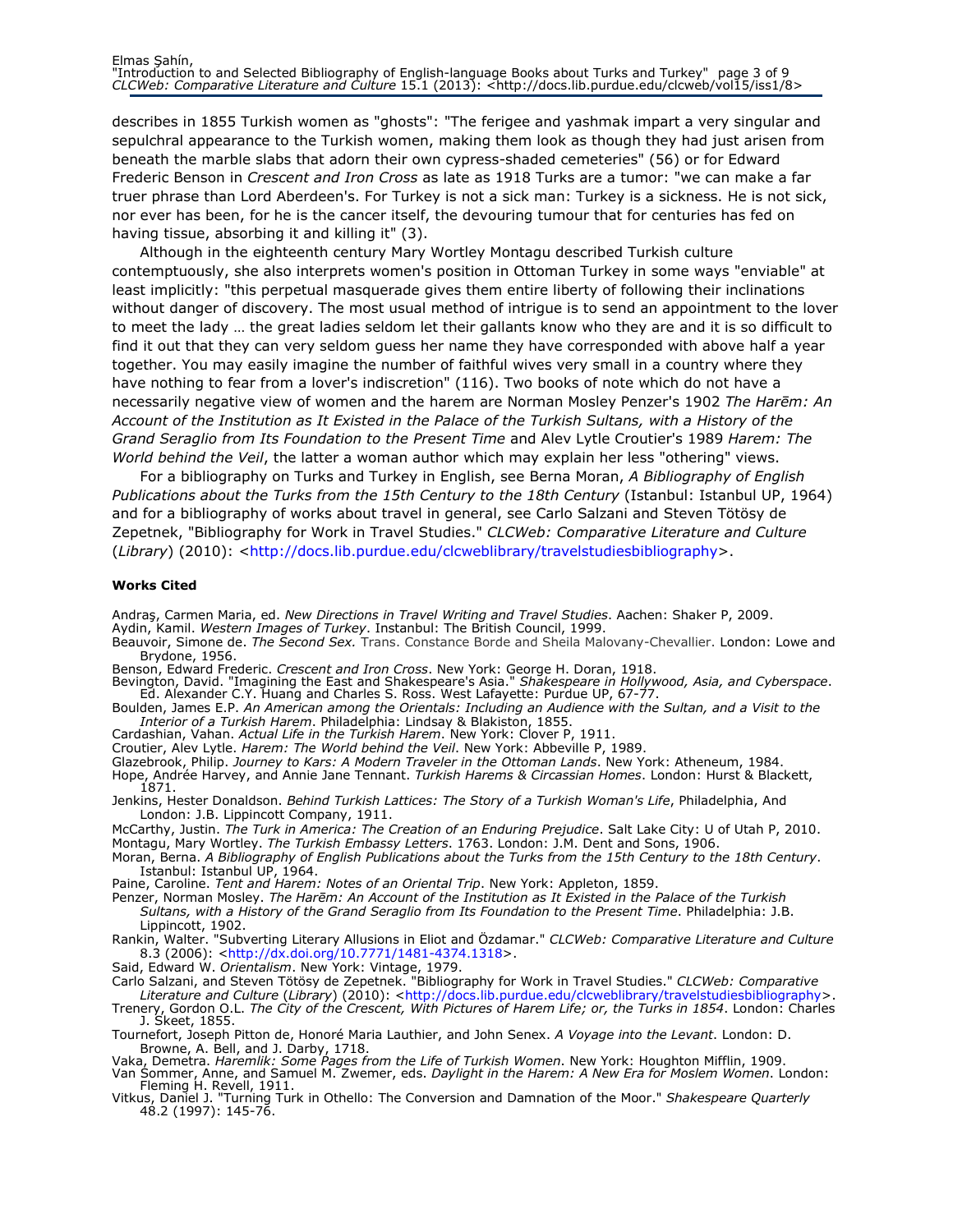### Selected Bibliography of English-language Books about Turks and Turkey

Aaronsohn, Alexander. With the Turks in Palestine. Boston: Houghton Mifflin, 1916.

Abbott, George Frederick. *Turkey in Transition*, London: Edward Arnold, 1909.

Abbott, George Frederick. Under the Turk in Constantinople: A Record of Sir John Finch's Embassy 1674-1681, London: Macmillan, 1920.

Adams, George F., and John Balbirnie. *Turkish Bath Hand Book*. St. Louis: Little & Becker, 1881.

Adams, William T. Cross and Crescent; or, Young America in Turkey and Greece. A Story of Travel and Adventure. Boston: Lee and Shepard P, 1875

Ahmad, Feroz. *The Turkish Experiment in Democracy 1950-1975*. London: C. Hurst & Loupay, 1977.

Ahmad, Feroz. The Young Turks: The Committee of Union and Progress in Turkish Politics 1908-1914. Oxford: Clarendon P, 1969.

Alexander, James Edward. Travels from India to England; Comprehending a Visit to the Burman Empire, and a Journey through Persia, Asia Minor, European Turkey, etc., In the Years 1825-26. London: Parbury, Allen and Co., 1827.

Allen, Henry Elissa. *The Turkish Transformation*, New York: Greenwood, 1935.

Allen, William Edward David. *The Turks in Europe: A Sketch-Study*. London: John Murray, 1919.<br>Alloula, Malek. *The Colonial Harem*. Manchester: Manchester UP, 1987.

Azhderihan, Antranig. *The Turk and the Land of Haig or Turkey and Armenia*. New York: The Mershon Company, 1898.

Azhderihan, Antranig. *Under Oriental Skies: Asia Minor and Her Inhabitants*. Cleveland: Williams Publishing, 1894. Bacon, Francis. *The Essays or Counsels, Civil and Moral*. 1597, 1625. London: J.M. Dent and Sons, 1939. Balkie, James. The Life of the Ancient East. London: Black, 1923.

Baltimore, Frederick Calvert. A Tour to the East in the years 1763 and 1764 with Remarks on the City of Constantinople and the Turks; Also Select Pieces of Oriental Wit, Poetry and Wisdom. London: W. Richardson & S. Clark, 1767.

Barrows, John Ottis. In the Land of Ararat. New York: Fleming H. Revell, 1916.

Barton, James L. Daybreak in Turkey. Boston: The Pilgrim P, 1908.

Basmajian, Krigor Hagop. *Social and Religious Life in the Orient*. New York: American Tract Society, 1890.

Belgiojoso, Cristina. Oriental Harems and Scenery. New York: Carleton, 1862.

Bennett, Ernest N. With the Turks in Tripoli Being Some Experiences in the Turco-Italian War of 1911. London: Methuen, 1902.

Benson, Edward Frederic. Crescent and Iron Cross. New York: George H. Doran, 1918.

Bent, James Theodore, ed. *Early Voyages and Travels in the Levant.* London: Hakluyt Society, 1893. 2 Vols. Berlioux, Etienne Félix. The Slave Trade in Africa in 1872: Principally Carried on for the Supply of Turkey, Egypt, Persia and Zanzibar. London: Edward Marsh, 1872.

Bisbee, Elenor. *The New Turks: Pioneers of the Republic (1920-1950).* Philadelphia: U of Pennsylvania P, 1951. Black, Archibald Pollok. A Hundred Days in the East: A Diary of a Journey to Egypt, Palestine, Turkey in Europe,<br>Greece, the Isles of the Archipelago, and Italy. London: John F. Show, 1865.

Blackwood, Harriot Georgina. *My Russian and Turkish Journals*. New York: Charles Scribner's Sons, 1916.

Blount, Henry. A Voyage into the Levant. London: Andrew Crooke, 1636.

Blunt, Mrs. John Eljiah. The People of Turkey: Twenty Years' Residence among Bulgarians, Greeks, Albanians, Turks and Armenians. Ed. Stanley Lane Poole. London: John Murray, 1878.

Bosworth, Clifford Edmund. An Intrepid Scot: William Lithgow of Lanark's Travels in the Ottoman Lands, North Africa and Central Europe, 1609-21. Aldershot: Ashgate, 2006.

Boulden, James E.P. An American among the Orientals: Including an Audience with the Sultan and a Visit to the

Interior of a Turkish Harem. Philadelphia: Lindsay & Blakiston, 1855.<br>Brailsford, H.N. *Turkey and the Roads of the East*. London: The Union of the Democratic Control, 1916.

Brassey, Annie. Sunshine and Storm in the East, or Cruises to Cyprus and Constantinople. London: Longmans, Green and Co., 1880.

Broughton, John Cam Hobhouse. Travels in Albania and Other Provinces of Turkey in 1809-1810. London: John Murray, 1858.

Brown, Philip Marshall. Foreigners in Turkey: Their Juridical Status. Princeton: Princeton UP, 1914.

James. Transcaucasia and Ararat Being Notes of a Vacation Tour in the Autumn of 1876. London: Macmillan, Bryce, Jam<br>.1878.

Buxton, Noel. Europe and the Turks. London: John Murray, 1907.

Cahen, Claude. Pre-Ottoman Turkey. London: Sidgwick and Jackson, 1968.

Cameron, Verney Lovett . Among the Turks. London: Thomas Nelson and Sons, 1890.

Cardashian, Vahan. Actual Life in the Turkish Harem. New York: Clover P, 1911

Carlisle, George William Frederick Howard. Diary in Turkish and Greek Waters. Ed. C.C. Felton. Boston: Hickling Swan and Brown, 1855.

Carne, John. Letters from the East Written during a Recent Tour through Turkey, Egypt, Arabia, the Holy Land, Syria and Greece. London: Henry Colburn, 1826.

Carr, Raffe. The Mahumetane or Turkish Historie. London: T. Este, 1600.

Castlereagh, Viscount. *A Journey to Damascus through Egypt, Nubia, Arabia, Petraea, Palestine, and Syria*,<br>London: Henry Culborn, 1847.

Champney, Elizabeth W. *Three Vassar Girls in Russia and Turkey*. Boston: Estes and Lauriat, 1889.

Chandler, Richard. Travels in Asia Minor and Greece: or, an Account of a Tour Made at the Expense of the Society of Dilettanti. London: Joseph Booker, 1817.

Childs, W.J. Across Asia Minor on Foot. Edinburgh: William Blackwood and Sons, 1917.

Chishull, Edmund. Travels in Turkey and back to England by the Late Rev. and Learned Edmund Chishull, B.D. Chapelain in the Factory of the Worshipful Turkey Company at Smyrna, 1698-1703. London: W. Bowyer, 1747.

Christmas, Henry. The Sultan of Turkey, Abdul Medjid Khan: A Brief Memoir of His Life and Reign. London: John Farquhar Shaw, 1854. Clark, Edson Lyman. *The Races of European Turkey*. New York: Dodd, Mead & Company, 1878.

Clark, Edson Lyman. *Turkey*. New York: P.F. Collier, 1898.

Clarke, Edward Daniel. *Travels in Russia, Tartary and Turkey*. Edinburgh: William and Robert Chambers, 1839. Cobb, Stanwood. The Real Turk. Boston. New York: Pilgrim P, 1914.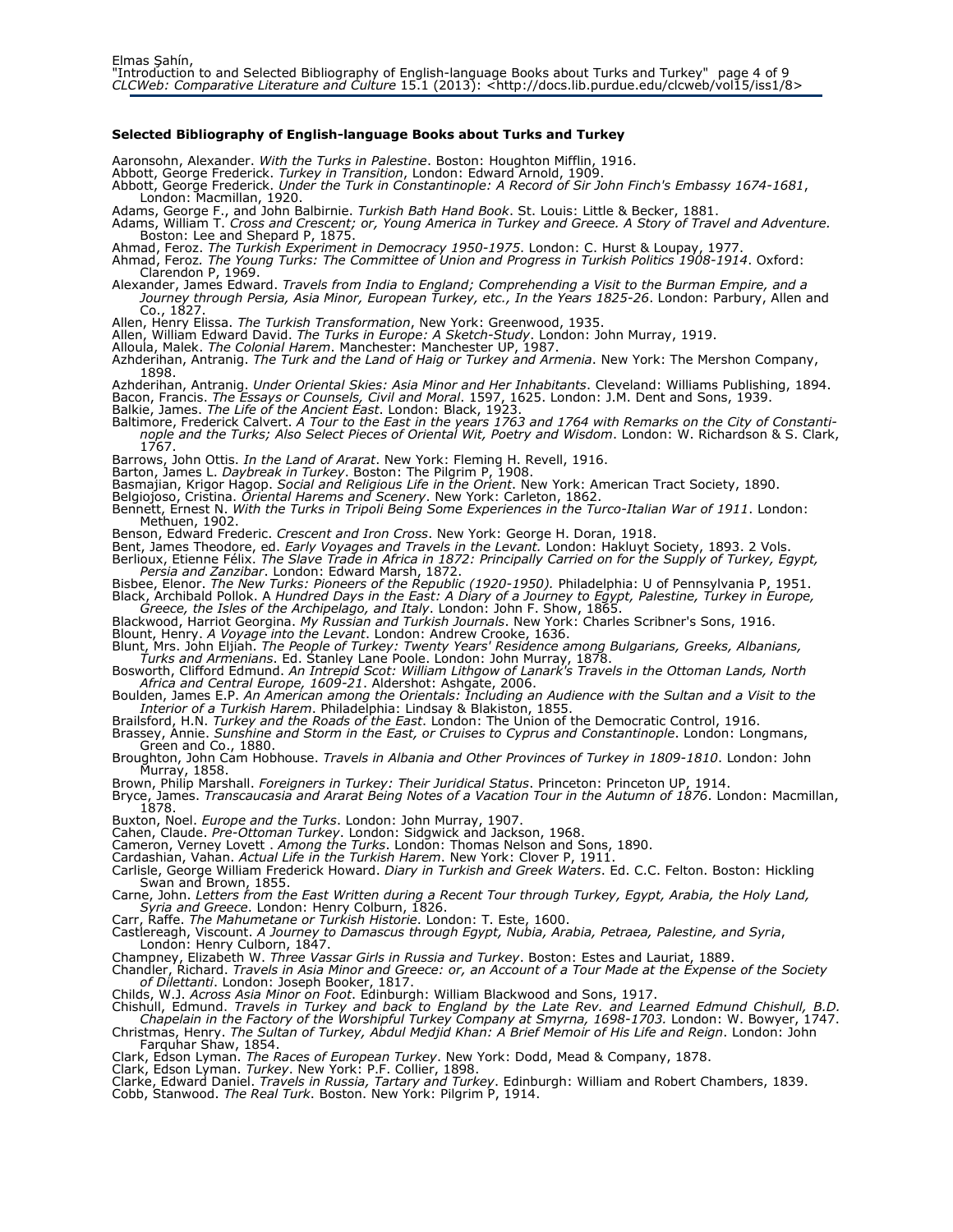- Cochran, William. Pen and Pencil in Asia Minor or Notes from the Levant. London: Sampson Law, Marston, Searle & Rivington, 1887.
- Colton, Walter. Land and See in the Bosphorus and Aegean, or Views of Constantinople and Athens. New York: A.S. Barnes, 1856.
- Conder, Josiah. The Modern Traveler: Turkey, a Description Geographical, Historical, and Topographical of the Various of the Globe. London: James Duncan, 1918.
- Cooper, Elizabeth . The Harim and the Purdah: Studies of Oriental Women. New York: Century, 1915.
- Cox, Samuel S. Diversions of a Diplomat in Turkey. New York: Charles L. Webster, 1887
- Craven, Elisabeth. A Journey through the Crimea to Constantinople in a Series of Letters to the Margrave of Branderburg. London: G.C.J. and J. Robinson, 1789.
- 
- Creagh, James. *Armenians, Koords, and Turks*. London: S. Tinsley, 1880.<br>Creasy, Edward Shepherd. *History of Ottoman Turks: From the Beginning of Their Empire.* London: Richard Bentley, 1854.
- Croutier, Alev Lytle. Harem: The World behind the Veil. New York: Abbeville P, 1989
- Cuddon, J.A. The Owl's Watch-Song: A Study of Istanbul, London: Barrie & Lockliff, 1960.
- Cummins, W.M.J., and M.D. Edinburgh. The Turkish Bath. Dublin: John M. O'Toole, 1860.
- Cunynghame, Arthur Thurlow. Travels in the Eastern Caucasus, on the Caspian and Black Seas, Especially in Daghestan, and on the Frontiers of Persia and Turkey during the Summer of 1871. London: John Murray,
	- 1872.
- Curzon, Robert. Armenia: A Year at Erzeroom and on the Frontiers of Russia, Turkey, and Persia. New York: Harper & Brothers, 1854.
- Czaplicka, Marie Antoinette. The Turks of Central Asia in History and at the Present Day, an Ethnological Inquiry into the Pan-Turanian Problem, and Bibliographical Material Relating to the Early Turks and the Present Turks of Central Asia. Oxford: Clarendon P, 1918.
- Dalrymple, William. *In Xanadu: A Quest*. London: Harper Collins, 1990.
- Dalvimart, Octavian, and William Alexander. Picturesque Representations of the Dress and Manners of the Turks. London: John Murray, 1814.
- Damer, G.L. Dawson. *Diary of a Tour in Greece, Turkey, Egypt and the Holy Land*. London: Henry Culborn, 1841. Davey, Richard. *The Sultan and His Subjects*. London: Chatto & Windus, 1907.
- Davidson, John H. A Visit to a Turkish Lunatic Asylum. Lewes: Geo. P. Bacon, 1875.
- Davis, Clara Bidle, and Seymour Davis. A Winter Journey to the Western Islands, Madeira, Gibraltar, Italy, Egypt, the Holy Land, Turkey, and Greece, Philadelphia: Wagstaff, 1909. Davis, Fanny. The Ottoman Lady: A Social History from 1718 to 1918. New York: Greenwood P, 1986.
- 
- Davy, John. Notes and Observations on the Ionian Islands and Malta: With Some Remarks on Constantinople and Turkey. London: Elder Smith & Co., 1842.
- Dayal, Har. Forty-Four Months in Germany and Turkey February 1915 to October 1918: A Record of Personal Impressions. London: P.S. King & Son, 1920.
- De Bunsen, Victoria Alexandrina. *The Soul of a Turk*. London: John Lane, 1910.
- De Kay, James E. Sketches of Turkey in 1831 and 1832. New York: J. & J. Harper, 1833.
- Denton, W. The Christians in Turkey. London: Bell & Daldy, 1863.
- Dodd, Anna Bowman. In the Palaces of the Sultan. New York: Dodd, Mead and Company, 1903.
- Dodge, David. Talking Turkey. London: Arthur Barker, 1955.
- Dorr, Benjamin. Notes of Travel in Egypt, the Holy Land, Turkey and Greece. Philadelphia: J.B. Lippincott, 1856.
- Dorys, Georges. The Private Life of the Sultan of Turkey. New York: D. Appleton, 1901.
- Duncan, Charles. A Campaign with the Turks in Asia. New York: D. Appleton, 1855.
- Dwight, H. G. *Stamboul Nights*. New York: Doubleday, 1916.
- Dwight, Henry Otis. *A Muslim Sir Galahad, a Present Day Story of Islam in Turkey*. New York: Revell, 1913.<br>Edmonds, C.J. *Kurds, Turks and Arabs: Politics, Travels and Research in North-Eastern Iraq, 1919-1925*. Oxford: Oxford UP, 1957.
- 
- Eliot, Charles. *Turkey in Europe*. London: Edward Arnold, 1900.<br>Elliot, Frances Minto Dickinson. *Diary of an Idle Woman in Constantinople*. London: J. Murray, 1892.
- Elliott, Charles B. Travels in the Three Great Empires of Austria, Russia, and Turkey. London: Richard Bentley, 1838. 2 Vols.
- Ellison, Grace, and Zeyneb Hanoum. *A Turkish Woman's European Impressions*. Philadelphia: J.B. Lippincott, 1913. Ellison, Grace. *An Englishwoman in a Turkish Harem*. London: Methuen, 1915.
- Farlane, Charles Mac. *Turkey and Its Destiny*. London: John Murray, 1850.<br>Farley, J. Lewis. *Modern Turkey*. London: Hurst and Blackett, 1872.
- 
- Fellows, Charles. A Journal Written During an Excursion in Asia Minor. London: John Murray, 1838.
- 
- Ferriman, Z. Duckett. *Turkey and the Turks.* London: Mills & Boon, 1911.<br>Finlay, George. *The History of Greece from Its Conquest by the Crusaders to Its Conquest by the Turks and of the* Empire of Trebizond 1204-1461. Edinburgh: William Blackwood and Sons, 1851.
- Florence, Amanda Fansham, Mary L. Lyman, and H. B. Humphrey. *A Modern Crusade in the Turkish Empire.*<br>Chicago: Woman's Board of Missions of the Interior, 1908.
- Foster, Agness Greene. By the Way: Travel letters Written during Several Journeys abroad Describing Sojourns in England, Scotland, Ireland, France, Germany, Austria-Hungary, Italy, Greece, and European and Asiatic Turkey. San Francisco: Paul Elder, 1910.
- Fowler, George. *Turkey or a History of the Ottoman Empire*. London: Thomas H. Rees, 1854.
- Fraser, John Foster. Pictures from the Balkans. London: New York, Cassell and Company, 1912.
- Fraser, R.W. Turkey Ancient and Modern a History of the Ottoman Empire from the Period of Its Establishment to the Present Time. Edinburgh: Adam and Charles Black, 1854.
- Fysh, Frederich. The Time of the End, or the Sultan of Turkey the Wilful King, and Mehemet Ali, the King of the South Pushing at Him. Bath: Binns and Goodwin, 1839.
- Gaillard, Gaston. *The Turks and Europe*. London: Thomas Murby & Co., 1921.
- Galt, John. Voyages and Travels in the Years, 1809, 1810, and 1811, containing Commercial and Miscellaneous Observations on Gibraltar, Sardinia, Sicily, Malta, Serigo and Turkey. London: Cadell and Davies, 1812.
- Galt, John. A Tour in Asia, Comprising the Most Popular Modern Voyages and Travels. London: J. Souter, 1820.
- Garnett, Lucy Mary Jane. *Home Life in Turkey*. New York: Macmillan, 1909.<br>Garnett, Lucy Mary Jane. *Mysticism and Magic in Turkey*. New York: Charles Scribner's Sons, 1912.
- Garnett, Lucy Mary Jane. The Turkish People: Their Social Life, Religious Beliefs, and Institutions and Domestic
- Life. London: Methuen, 1909.
- Garnett, Lucy Mary Jane. The Women of Turkey and Their Folklore. London: David Nutt, 1890.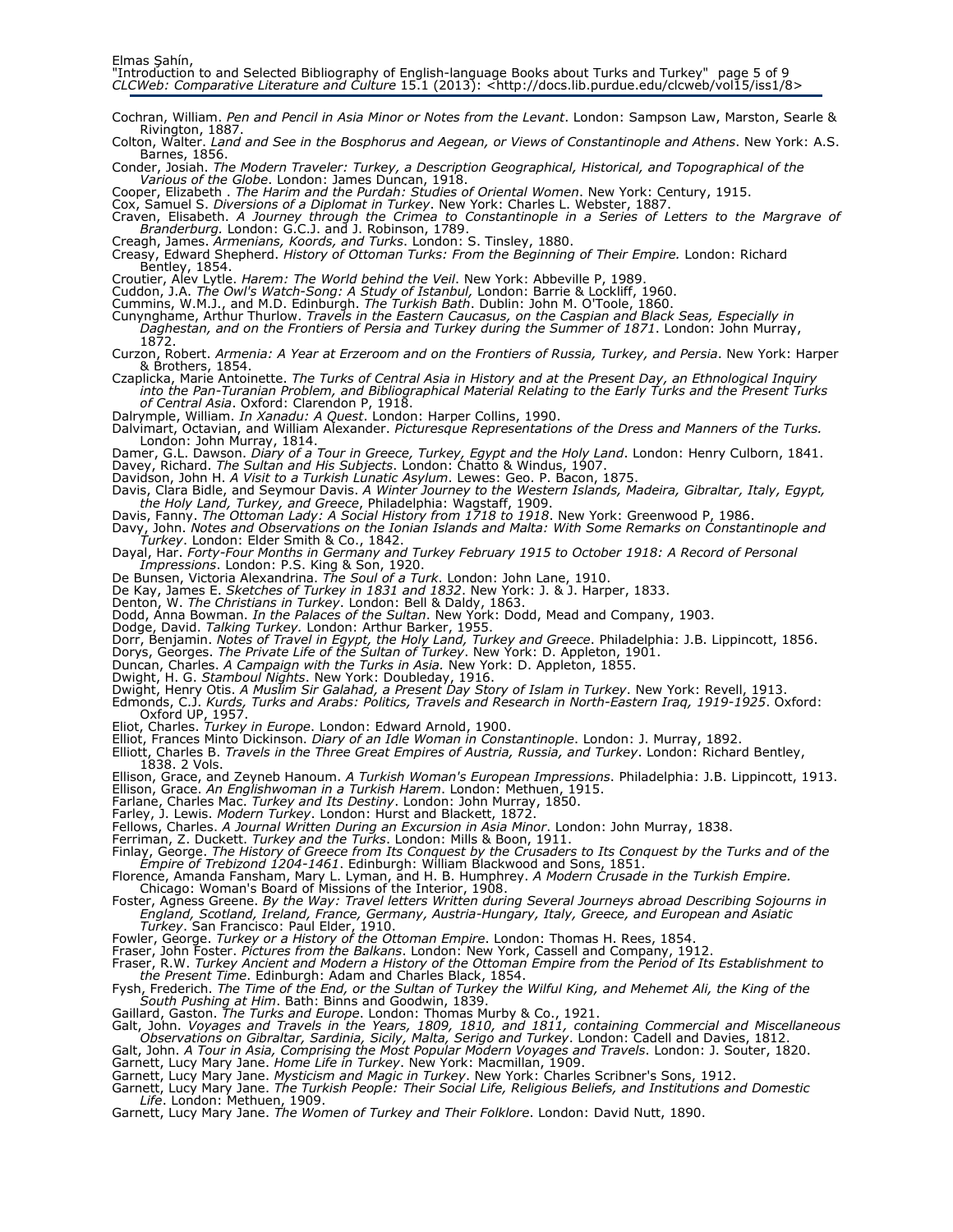Garnett, Lucy Mary Jane. *Turkey of the Ottomans*. New York: Charles Scribner's Sons, 1911.

Garnett, Lucy Mary Jane. *Turkish Life in Town and Country*. New York: G.P. Putnam's Sons, 1904.

- Geary, Grattan. Through Asiatic Turkey: Narrative of Journey from Bombay to the Bosphorus. London: Sampson Low, 1878. 2 Vols.
- Gibb, Elias John Wilkinson. *Ottoman Literature: The Poets and Poetry of Turkey*. Washington: M.W Dunne, 1901. Gibbons, Helen Davenport Brown. The Red Rugs of Tarsus: A Woman's Record of the Armenian Massacre of 1909. New York: Century,1917.
- Glazebrook, Philip. Journey to Kars: A Modern Traveler in the Ottoman Lands. New York: Atheneum, 1984.
- Great Britain Foreign Office. Further Correspondence Respecting the Affairs of Turkey. London: Harrison and Sons, 1878.
- Greene, Joseph K. Leavening the Levant. Boston: Pilgrim P, 1916.
- Grosvenor, Edwin A. Constantinople. Boston: Roberts Brothers, 1895. 2 Vols. Hahn-Hahn, Ida. Letters of a German Countess: Written during Her Travels in Turkey, Egypt, the Holy Land, Syria,
- Nubia... in 1843-44. London: Henry Colburn, 1845. Hale, William. Four Centuries of Turco-British Relations in Diplomatic, Economic and Cultural Affairs. London: Eothen, 1984.
- Halid, Halil. *The Diary of a Turk*. London: Adam and Charles Black, 1903.
- Hamlin, Cyrus. Among the Turks. New York: Robert Carter and Brothers, 1877.
- Hammond, R.A. The History of Turkey and the War in Egypt. Toronto: A.H. Hovey, 1883.
- Hammond, R.A. *A History of the Empire and People of Turkey and the War in the East*. Toronto: A.H. Hovey, 1878.<br>Hanim, Leyla. *A Tragedy at Constantinople*. New York: William S. Gottsberger, 1888.
- Harrison, John. The Tragical Life and Death of Muley Abdela Melek the Late King of Barbarie with a Proposition or
- Petition to All Christian Princes. London: Delph, 1633. Hawley, Walter A. Asia Minor. London: John Lane, 1918.
- Henderson, Percy E. A British Officer in the Balkans the Account of a Journey through Dalmatia, Montenegro,
- Turkey, Austria, Magyarland, Bosnia and Hercegovina. London: Seeley and Co. Limited, 1909. Hobart-Hampden, Augustus Charles. Hobart Pasha, Blockade-Running, Slaver-Hunting, and War and Sport in Turkey. Ed. Horace Kephart. New York: Outing Publishıng, 1915.
- Hobhouse, John C. A Journey through Albania and other Provinces of Turkey in Europe and Asia to Constantinople<br>during the Years 1809 & 1810. Philadelphia: M. Carby and Son, 1817.
- Hope, Andrée Harvey, and Annie Jane Tennant. *Turkish Harems & Circassian Homes*. London: Hurst & Blackett, 1871.
- Hornby, Mrs. Edmund. *In and around Stamboul*. Philadelphia: James Challen & Son, Lindsay & Blakiston, 1858. Horton, Thomas Galland. *Turkey: The People, County, and Government*. London: Mason, 1854.
- Houghton, Ross C. Women of the Orient: An Account of the Religious, Intellectual, and Social Condition of Women in Japan, China, India, Egypt, Syria, and Turkey. New York: Sranston and Stowe, 1877.
- Hubbard, G.E. The Day of the Crescent Glimpses of Old Turkey. Cambridge: Cambridge UP, 1920.
- Hunter, William. *Travels Through, France, Turkey, and Hungary to Vienna in 1792*. London: J. White, 1803.<br>Imber, Colin. *The Ottoman Empire 1300-1481*. Istanbul: Isis P, 1990.
- Jenkins, Hester Donaldson. *Behind Turkish Lattices: The Story of a Turkish Woman's Life.* Philadelphia: J.B. Lippincott, 1911.
- John, Bayle St. *Turks in Europe: A Sketch of Manners and Politics in the Ottoman Empire.* London: Chapman and Hall, 1853.
- Kesnin Bey. The Evil of the East; or, Truths about Turkey. London: Vizetelly, 1888.
- Kinneir, John Macdonald. Journey through Asia Minor, Armenia and Koordistan in the Years 1813 and 1814,
- London: John Murray, 1818.
- 
- Knapp, Grace Higley. *The Mission at Van in Turkey in War Time*. Ridgewood: Prospect P, 1915.<br>Knight, E.F. *The Awakening of Turkey: A History of the Turkish Revolution of 1908*. Philadelphia: J.B. Lippincott, 1909.
- Knight, William. Oriental Outlines, or, a Rambler's Recollections of a Tour in Turkey, Greece, & Tuscany in 1838. London: Sampson Law, 1839.
- Knolles, Richard. General History of the Turks. London: A. Islip, 1638.
- Knox, Thomas W. *Backsheesh or Life and Adventures in the Orient*. Hartford: A.D. Worthington, 1875.<br>Knox, Thomas W. *The Oriental World*. Hartford: A.D. Worthington, 1889.
- 
- Kushner, David. The Rise of Turkish Nationalism. London: Frank Cass, 1977.
- Larpent, George. Turkey Its History and Progress. London: Hurst and Blackett, 1854.
- Latimer, Elizabeth Wormeley. Russia and Turkey in the Nineteenth Century. Chicago: A.C. McClurg & Co., 1893.
- Laurent, Peter Edmund. Recollections of a Classical Tour through Various Parts of Greece, Turkey, and Italy, Made
- in Years 1818 & 1819. London: G. and W.B. Whittaker, 1821. Lawlor, Eric. Looking for Osman: One Man's Travels through the Paradox of Modern Turkey. New York: Vintage,  $1993.$
- Lawrence, Margarette Woods. Light on the Dark River; or, Memorials of Mrs. Henrietta A.L. Hamlin, Missionary in Turkey. Boston: Ticknor and Fields, 1853.
- Leech, Harry Harewood. Letters of a Sentimental Idler from Greece, Turkey, Egypt, Nubia, and the Holy Land. New York: D. Appleton, 1869.
- Lewis, Bernard. *Istanbul and Civilization of the Ottoman Empire*. Norman: U of Oklahoma P, 1972.
- Lewis, Georgina King. Critical Times in Turkey and England's Responsibility. London: Hodder and Stoughton, 1905. Lewis, Raphaela. Everyday Life in Ottoman Turkey. New York: G.P. Putnam's Sons, 1971.
- Lewis, Reina. Rethinking Orientalism: Women, Travel and the Ottoman Harem. New Brunswick: Rutgers UP, 2004. Linke, Lilo. Allah Dethroned: A Journey Through Modern Turkey. London: Constable, 1937.
- Lithgow, William. Totall Discourse Rare Adventures & Painful Peregrinations and Painfull Peregrinations of Long
- nineteente Years Travayles from Scotland to the Most kingdoms in Europe, Asia and Affrica. London, 1632.
- Lukach, Harry Charles. The City of Dancing Dervishes and Other Sketches and Studies from the Near East. London: Macmillan, 1914.
- Lukach, Harry Charles. The Fringe of the East: A Journey through Past and Present Provinces of Turkey. London: Macmillan, Limited, 1913.
- 
- Macdonald, John. *Turkey and the Eastern Question*. London: T.C. & E.C. Jack, 1912.<br>Macdonald, Robert. *Personal Narrative of Military Travel and Adventure in Turkey and Persia*. Edinburgh: Adam & Charles Black, 1859.
- Macgill, Thomas. Travels In Turkey, Italy and Russia, London: John Murray, 1808.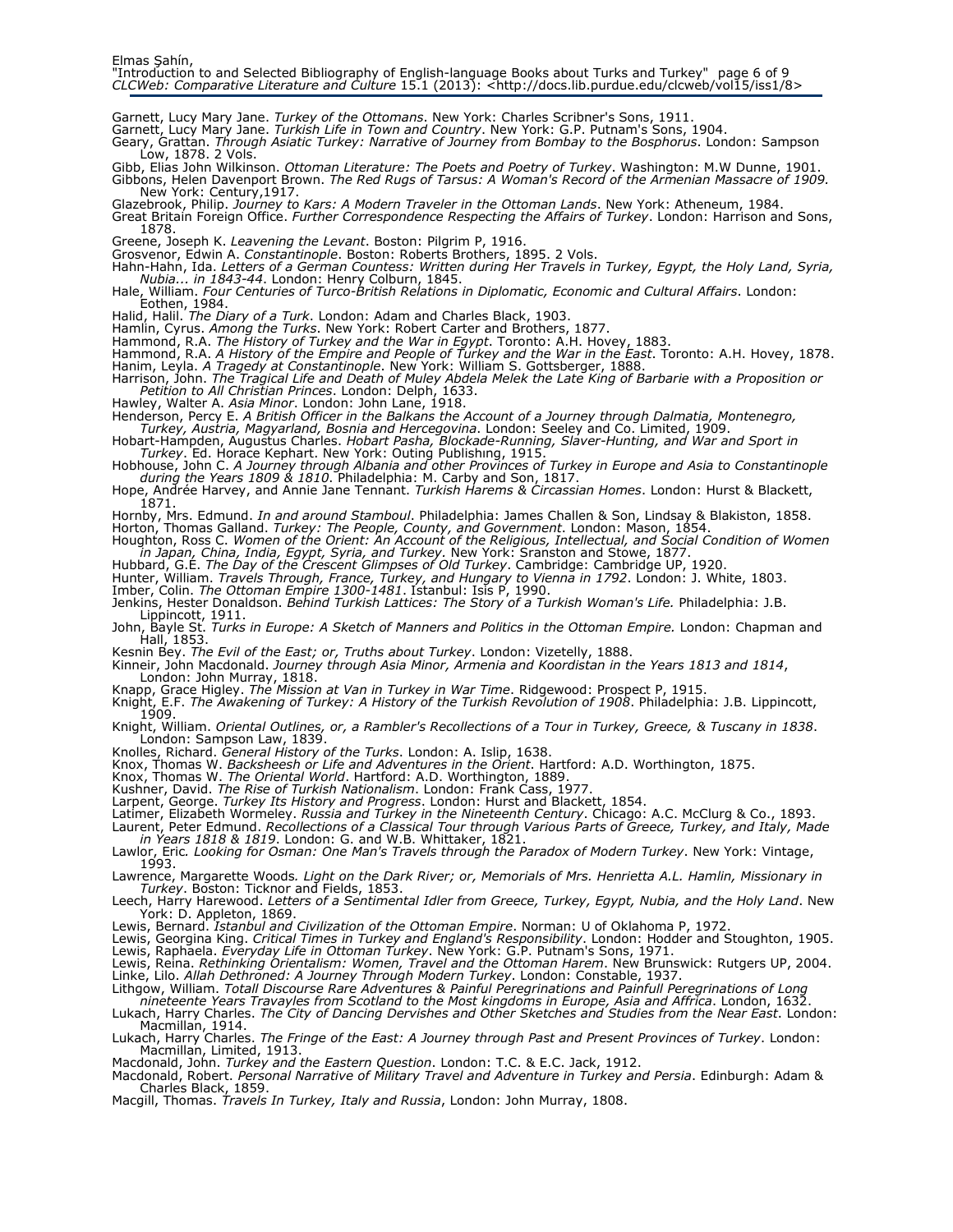Mackenzie, Georgina Mary Muir, and Adelina Paulina Irby. *Travels in the Slavonic Provinces of Turkey-in-Europe*. London: Daldy, Isbister & Co., 1877. 2 Vols.

Mackenzie, Georgina Mary Muir, and Paulina Adelina Irby. The Turks, the Greeks, & the Slavons: Travels in the Slavonic Provinces of Turkey in Europe. London: Bell and Daldy, 1867.

Maclean, Gerald. The Rise of Oriental Travel: English Visitors to the Ottoman Empire, 1580-1720. Basingstoke: Palgrave, 2004.

Madden, R.R. *Travels in Turkey, Egypt, Nubia, and Palestine*. London: Henry Colburn, 1829.

Mann, Vivian B. A Tale of Two Cities: Jewish Life in Frankfurt and Istanbul, 1750-1870. New York: The Jewish Museum, 1982.

Matar, Nabil. *Turks, Moors, and Englishmen in the Age of Discovery*. New York: Columbia UP, 1999.

Mayer, N. *The Jews of Turkey*. London: A.J. Isaacs, 1913.<br>McCoan, J. Carlile. *Our New Protectorate Turkey in Asia*. London: Chapman and Hall, 1879.

Melek, Hanim. Thirty Year's in the Harem, or the Autobiography of Melek-Hanim, Wife of H.H. Kibrizli-Mehmet-Pasha. London: Chapman and Hall, 1872.

Meyrick, Frederick. Memories of Life at Oxford, and Experiences in Italy, Greece, Turkey, Germany, Spain, and Elsewhere. London: John Murray, 1905.

Miller, Dean A. *Imperial Constantinople*. London: John Wiley, 1969.<br>Miller, William. *Latins in the Levant: A History of Frankish Greece (1204-1566)*. New York: E.P. Dutton, 1908.

Monro, Vere. A Summer Ramble in Syria, with a Tartar Trip from Aleppo to Stamboul, London: R. Bentley, 1835. Monroe, Will Seymour. Turkey and the Turks: An Account of the Lands, the Peoples, and the Institutions of the Ottoman Empire. Boston: L.C. Page & Company, 1907.

Montagu, Mary Wortley. Letters of the Right Honourable Lady M--y W---y M---e [sic]: Written during her Travels in Europe, Asia and Africa, to Persons of Distinction, Men of Letters, &c., in different parts of Europe. London: T. Becket and P.A. De Hondt, 1763. 3 Vols.

Moore, Arthur. *The Orient Express*. London: Constable, 1914.

Morell, J.R. *Turkey: Past and Present.* London: Routledge, 1854.<br>Morgenthau, Henry. *Secrets of the Bosphorus: Constantinople 1913-16*. London: Hutchinson, 1918.

Morier, James. The Adventures of Hajji Baba in Turkey, Persia and Russia. Philadelphia: Lippincott, 1855.

Murray, Eustace Clare Grenville. *Turkey, Being Sketches from Life*. London: George Routledge and Sons, 1877.

Murray, John. A Handbook for Travellers in Ionian Islands, Greece, Turkey, Asia Minor and Constantinople. London: J. Murray, 1840.

Neale, Adam. Travels through some Parts of Germany, Poland, Moldavia and Turkey. By M.D. late Physician to the British Embassy at Constantinople. Physician to the Forces and Member of the Royal College of Physicians of London. Edinburgh: n.p., 1810.

Newman, E.W. 1856. Personal Narrative in Letters, principally from Turkey in The Years 1830-33. London: Holyoake, 1856.

Newman, John Henry. Lectures on the History of the Turks in Its Relation to Christianity. Dublin: James Duffy, Charles Dolman, 1854.

Norton, Brinsley. The Turkish Flag: A Thought in Verse. London: Reynell and Wright, 1854.

Paine, Caroline. Tent and Harem: Notes of an Oriental Trip. New York: Appleton, 1859.

Pardoe, Julia. Beauties of the Bosporus, London: George Virtue, 1838.

Pardoe, Julia. The City of the Sultan and Domestic Manners of the Turks in 1836. London: Henry Culborn, 1837.

Parker, E.H., and J.B. Bury. *Origins of the Turks*, London: Longman, 1896.

Parla, Jale. The Eastern Question and the Fortunes of the Turkish Myth in England and France. Ph.D. diss. Cambridge: Harvard U, 1978.

Pears, Edwin. Turkey and Its People. London: Methuen, 1912.

Pennington, Mrs. Clapman. *A Key to the Orient.* Philadelphia: John J. McVey, 1847.<br>Penzer, Norman Mosley. *The Harēm: An Account of the Institution as It Existed In the Palace of the Turkish Sultans* with a History of the Grand Seraglio from Its Foundation to Modern Times. Philadelphia: J.B. Lippincott, 1902.

Percy, Earl. *Highlands of Asiatic Turkey*. London: Edward Arnold, 1901.<br>Platt, Thomas Comyn. *The Turk in the Balkans*. London: Alston Rivars, 1904.

Pollington, Viscount. Half Round of the Old World Being Some Account of a Tour in Russia, the Caucasus, Persia

and Turkey, 1865-1866. London: Edward Moxon, 1867. Pope, Nicole. Turkey Unveiled: A History of Modern Turkey. New York: Overlook P, 1998.

Price, Clair. The Rebirth of Turkey. New York: Thomas Seltzer, 1923.

Price, M. Philips. *A History of Turkey from Empire to Republic*. London: George Allen & Unwin, 1956.<br>Prokosch, Frederic. *The Asiatics.* London: Robin Clark, 1935.

Quin, Michael J. A Steam Voyage down the Danube with Sketches of Hungary, Wallachia, Servia, and Turkey etc., London: Richard Bentley, 1835. Ramsay, W.M. Everyday Life in Turkey. London: Hodder and Stoughton, 1897.

Ramsay, W.M. Impressions of Turkey during Twelve Years' Wanderings. London: Hodder and Stoughton, 1897.

Reid, John. Turkey and the Turks: Being the Present State of the Ottoman Empire. London: Robert Tyas, 1840.

Rice, David Talbot. Constantinople from Byzantium to Istanbul. London: Stain & Day, 1965.

Richard, Henry. Evidences of Turkish Misrule. London: Cassell Petter and Galpin, 1877.

Roberts, Mary. *Intimate Outsiders: The Harem in Ottoman and Orientalist Art and Travel Literature*. Durham: Duke<br>UP, 2007.

Robinson, Richard D. The First Turkish Republic: A Case Study in National Development. Cambridge: Harvard UP, 1963.

Rycaut, Paul. The Present State of the Ottoman Empire. London: Starkey, 1668

Sandwith, Humphry. A Narrative of the Siege of Kars. London: John Murray, 1856.

Sandys, George. A Relation of a Journey Begun and Dom: 1610. Fovre Bookes. Containing a Description of the Turkish Empire, of Egypt, of the Holy Land, of the Remote Parts of Italy, and Ilands Adioyning. London: W. Barrett, 1621.

Schiffer, Reinhold. Oriental Panorama: British Travellers in 19th-century Turkey. Amsterdam: Rodopi, 1999.

Schwoebel, Robert. The Renaissance Image of the Turk, 1453-1517. New York: St. Martin's P, 1967.

Sell, Edward. *The Ottoman Turks*. London: Madras Christian Literature Society, 1915.

Senior, Nassau W. *A Journal Kept in Turkey and Greece*. London: Longman, 1859.<br>Settle, Mary Lee. *Turkish Reflections.* New York: Prentice-Hall, 1991.

Setton, Kenneth Meyer. Western Hostility to Islam and Prophecies of Turkish Doom. Philadelphia: American Philosophical Society, 1992.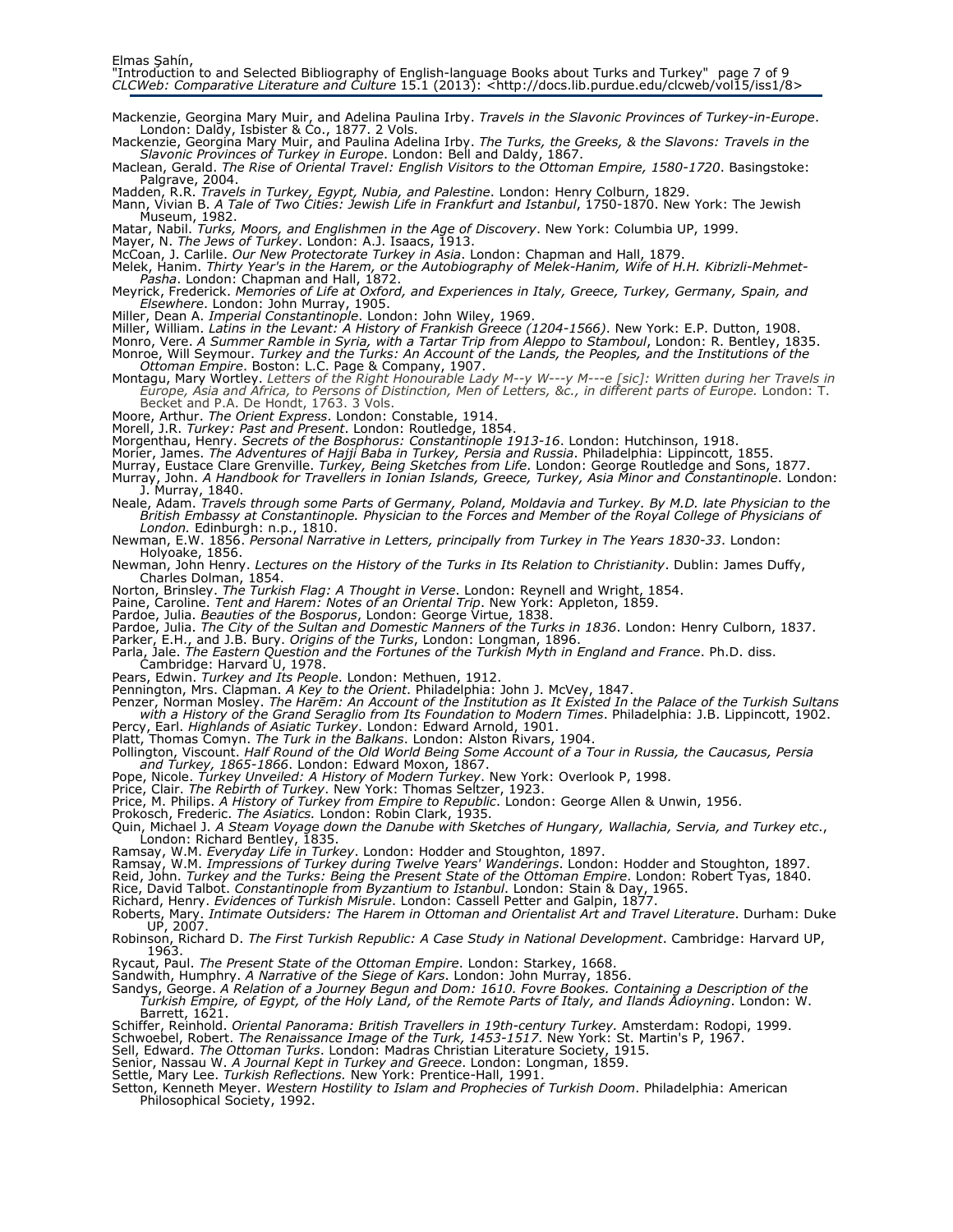Shahbaz, Yonan H. The Rage of Islam: An Account of the Massacre of Christians by the Turks in Persia. Philadelphia: The Roger Williams P, 1918.

Shaw, Stanford J., and Ezel Kural Shaw. History of Ottoman Empire and Modern Turkey. Cambridge: Cambridge UP, 1977.

Shaw, Thomas. Travels, or Observations, Relating to Several Parts of Barbary and the Levant. Edinburgh: J. Ritchie, 1808.

Sherley, Anthony, Robert Sherley, and Thomas Sherley. *The Three Brothers, or, The Travels and Adventures of Sir* Anthony, Sir Robert & Sir Thomas Sherley: In Persia, Russia, Turkey, Spain, etc: With Portraits. London: Hurst, Robinson & Co., 1825.

Simon, Reeva S. *The Middle East in Crime Fiction*. New York: Lilian Barber P, 1989.

Skene, James Henry. The Frontier Lands of the Christian and the Turk; Comprising Travels in the Regions of the Lower Danube in 1850 and 1851. London: Richard Bentley, 1853.

Slade, Adolphus. Records of Travels in Turkey, Greece, etc. and of a Cruıse in the Black Sea, with the Capitan Pasha in the Years 1829, 1830, and 1831. London: Saunders and Otley, 1833.

Smith, Albert. *Customs and Habits of the Turks*. Boston: Higgins & Brendley, 1856.

Smith, Francis Hopkinson. *The Veiled Lady and Other Men and Women*. New York: Charles Scribner's Sons, 1914. Smith, Jerome Van Crowninshield. Turkey and the Turks: or Travels in Turkey. Boston: F. Gleason's Publishing, 1852.

Smyth, Warington Wilkinson. A Year with the Turks; or, Sketches of Travel in the European and Asiatic Dominions

of the Sultan. London: J.W. Parker and Son, 1854. Sonnini, Charles Sigisbert. Travels in Greece and Turkey: Undertaken by Order of Louis XVI. And With the Authority of the Ottoman Court by C.S. Sonnini. London: T.N. Longman & O. Rees, 1801.

Spencer, Edmund. *Travels in European Turkey in 1850*. London: Henry Colburn, 1851.<br>Spencer, Edmund. *Turkey, Russia, the Black Sea and Circassia*. London: Routledge, 1855.

Stephens, John Lloyd. Incidents of Travel in Greece, Turkey, Russia, and Poland. London: Wiley & Putnam, 1838. Sterrett, J.R. Sitlington. *Leaflets from the Notebook or an Archeological Traveler in Asia Minor.* Austin: U of Texas, 1889.

Still, John. A Prisoner in Turkey. London: John Lane, 1920.

Sykes, Mark. Dar-ul-Islam: A Record of a Journey through Ten of the Asiatic Provinces of Turkey. London: Bickers & Son, 1904.

Sykes, Mark. *Through Five Turkish Provinces*. London: Bickers & Son, 1900.

Tavernier, Jean-Baptiste. The Six Voyages of John Baptista Tavernier: Through Turkey into Persia and the East-Indies: Giving an Account of the Present State of Those Countries. London: R.L. and M.P., 1678.

Temple, Grenville. Travels in Greece and Turkey: Being the Second Part of Excursions in the Mediterranean,

London: Saunders & Otley, 1836.

Temple, Richard. Oriental Experience: A Selection of Essays and Addresses Delivered on Various Occasions. London: John Murray, 1883.

Thompson, Charles. Travels through Turkey in Asia, the Holy Land, Arabia, Egypt, and Other Parts of the World, London: J. Newberry, 1767.

Thomson, H.C. The Outgoing Turk: Impressions of a Journey through the Western Balkans. London: William Heinemann, 1897.

Thornbury, Walter. Turkish Life and Character. London: Smith, Elder & Co., 1860.

Thornton, Thomas. The Present State of Turkey or a Description of the Political, Civil, and Religious, Constitution, Goverenment, and Laws of the Ottoman Empire. London: Joseph Hawman, 1809.

Tomlin, E.W.F. *Life in Modern Turkey*. London: Thomas Nelson & Sons, 1946.

Tongas, Gérard. Atatürk and the True Nature of Modern Turkey. London: Luzac, 1937. Tott, François de. Memories of the Baron de Tott, on the Turks and the Tartars. Dublin: L. White, J. Cash, and R.

Marchbank, 1785. Tournefort, Joseph Pitton de, Honoré Maria Lauthier, and John Senex. A Voyage into the Levant. London: D.

Browne, A. Bell, and J. Darby, 1718.<br>Townsend, George Fyler. *A Cruise in the Bosphorus, and in the Marmora, and Aegean Seas*. London: Society for Promoting Christian Knowledge, 1875.

Toynbee, Arnold Joseph. *The Murderous Tyranny of the Turks*. London: Hodder & Stoughton, 1917.<br>Toynbee, Arnold Joseph. *Turkey: A Past and a Future*. New York: George H. Doran, 1917.

Tozer, Henry Fanshawe. Researches in the Highlands of Turkey; Including Visits to Mounts Ida, Athos, Olympus,

and Pelton, To the Mirdite Albanians, and Other Remote Tribes. London: John Murray, 1869. Trenery, Gordon O.L. Gordon. The City of the Crescent, With Pictures of Harem Life; or, the Turks in 1854. London: Charles J. Skeet, 1855.

Tristram, Henry Baker, James Fergusson, R.C. Johnson, and William Amherst Hayne. *The Land of Moab; Travels*<br>and Discoveries on the East Side of the Dead Sea and the Jordan. New York: Harper and Brothers, 1873.

Tsanoff, Vladimir A., ed. Reports and Letters of American Missionaries Referring to the Distribution of Nationalities

in the Former Provinces of European Turkey 1858-1918. Sofia: Price & Levs, 1919. Tully, Miss. Letters Written During a Ten Years' Residence at the Court of Tripoli; an Account of the Domestic Manners of the Moors, Arabs, and Turks. London: H. Colburn, 1819.

Ussher, Clarence D. An American Physician in Turkey: A Narrative of Adventures in Peace and in War. New York: Houghton Mifflin, 1917.

Vaka, Demetra. A Child of the Orient. New York: Houghton Mifflin, 1914.

Vaka, Demetra. *Haremlik: Some Pages from the Life of Turkish Women*. New York: Houghton Mifflin, 1909.

Van Sommer, Anne, and Samuel M. Zwemer, eds. Daylight in the Harem: A New Era for Moslem Women. London: Fleming H. Revell, 1911.

Van Sommer, Annie, and Samuel Marinus Zwemer, eds. Our Moslem Sisters. London: Fleming H. Revell, 1907. Vere, Aubrey de. Picturesque Sketches in Greece and Turkey. Philadelphia: A. Hart, Late Carey and Hart, 1850.

Volney, Constantin-François John Scoles, and John Adams. Travels through Egypt and Syria, in the years 1783, 1784, and 1785: Containing the Present Natural and Political State of Those Countries; Their Productions, Arts,

Manufactures, and Commerce; With Observations on the Manners, Customs, and Government of the Turks and A*rabs*. London: G.G.J. and J. Robinson, 1798.

Vucinich, Wayne S. The Ottoman Empire: Its Record and Legacy. Harmondsworth: Penguin, 1986.

Walker, Alice M. Through Turkey Pass to Amherst and Beyond. Amherst: Tercentary Committee, 1903.

Wallace, Susan E. Along the Bosphorus and Other Sketches. Chicago: Rand, Mcnally, 1898. Walpole, Robert, ed. Memoirs Relating to European and Asiatic Turkey and Other Countries of the East. London:

Longman, 1818.